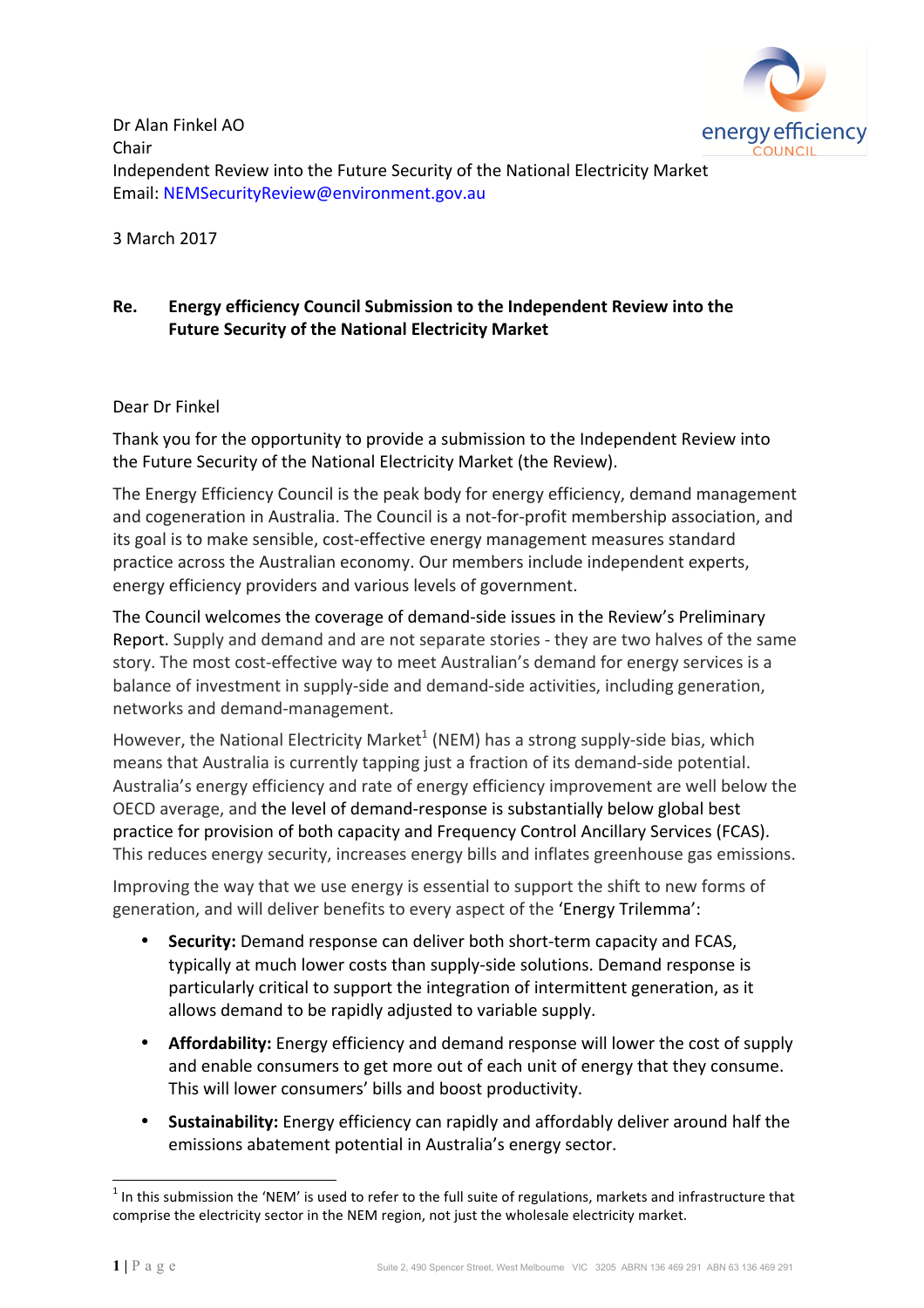However, significant energy market reforms and complementary policies will be required to address the barriers to demand-side activities and unlock their full potential.

Energy management is not a silver bullet, and will need to be coupled with supply-side reforms to ensure that the NEM is as secure, affordable and sustainable as possible. However, demand-side reforms would enable the rapid deployment of mature technical solutions that would provide both short- and long-term benefits to the NEM. These reforms would provide immediate relief to security issues but also avoid unnecessary investment and buy time to enable a more comprehensive suite of demand- and supplyside reforms.

The Energy Efficiency Council has developed a comprehensive range of recommendations to improve demand-side activity, which are set out in the Australian Energy Efficiency Policy Handbook (www.eec.org.au/policy-advocacy/handbook). However, it is crucial that the Review make recommendations on four key matters:

### **1.** Energy management is critical for the future of the NEM

Demand-side issues have historically been given much less attention than supplyside issues. To ensure that governments direct sufficient attention to demand-side issues, the Review needs to explicitly emphasise that energy management is essential to the security, affordability and sustainability of the NEM.

#### **2. COAG Energy Council establish an urgent** *'Demand Response Review'*

The most urgent issue for both security and affordability in the NEM is the deployment of transparent demand-response for emergency capacity, FCAS and affordable peak demand. If there had been an effective market for these services in February 2017, broad-scale load-shedding in South Australia and targeted loadshedding in NSW could have been avoided, and prices across the NEM moderated.

The *Demand Response Review* should aim to identify and design a range of national and state-based options to unlock the potential of demand response, and recommend preferred options for rapid implementation. The Review should be supported by a roundtable including representatives of energy consumers (e.g. Energy Consumers Australia, Energy Users Association of Australia and Australian Industry Group), energy management experts and the broader energy sector.

### **3. COAG Energy Council establish a separate 'Energy Productivity Taskgroup'**

There is a broad range of energy management issues that are important but less urgent than those that a *Demand Response Review* needs to consider, including electricity tariff structures, demand-management to lower network costs and cogeneration. These measures sit under the National Energy Productivity Plan (NEPP) but require ongoing funding and attention from the COAG Energy Council to realise. As with the *Demand Response Review*, this Taskgroup should be supported by a roundtable of consumers and energy experts.

#### **4. Governance reform**

The NEM's governance structures are not designed to facilitate the rapid reforms that are necessary to respond effectively to ongoing transformation in energy technologies and markets. The Review should recommend substantial governance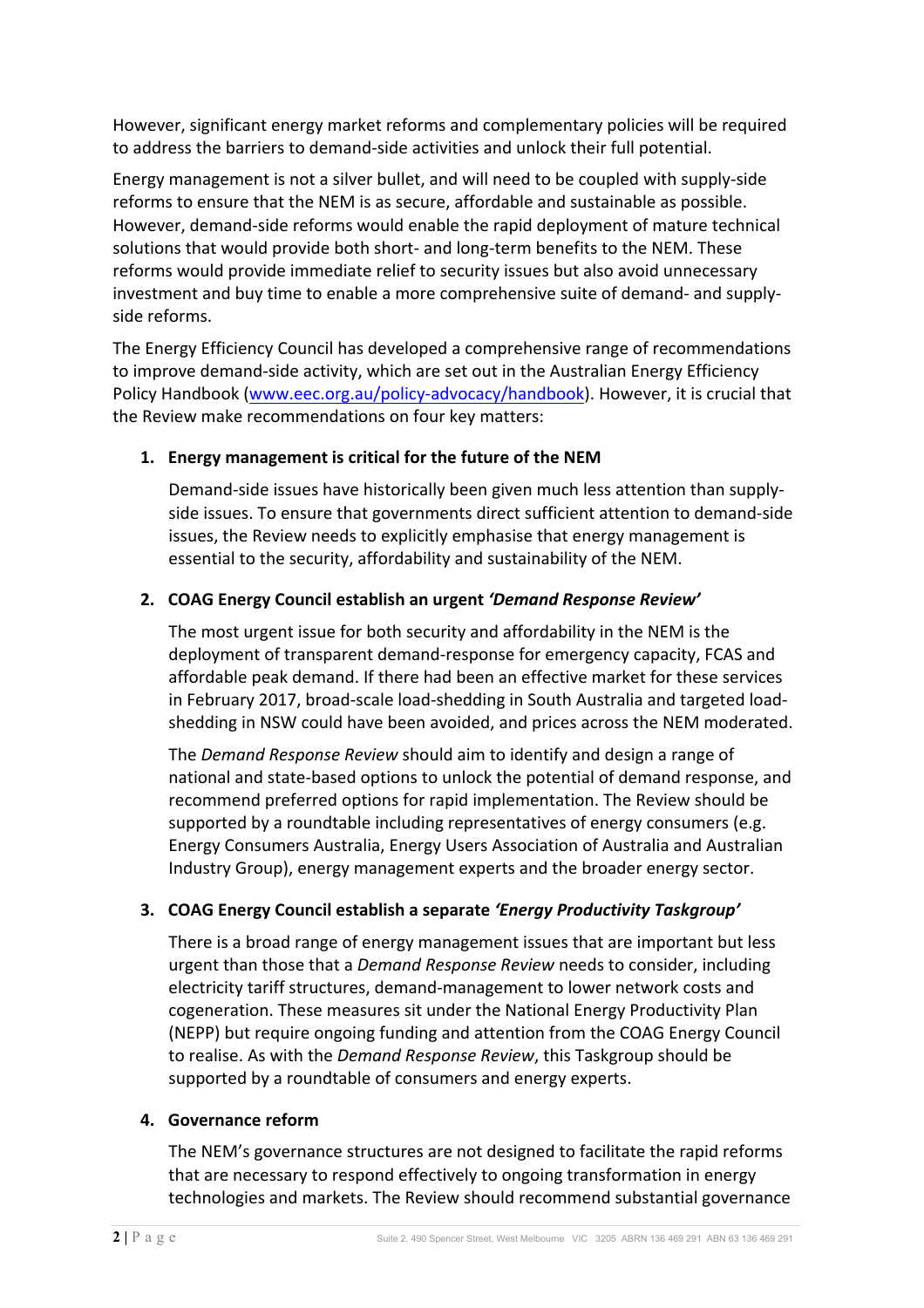reform, including increasing key institutions' demand-side capability and focus and establishing a *National Energy Efficiency and Productivity Agency.* 

The attached submission discusses these issues in more detail.

The Energy Efficiency Council seeks a meeting with you and the Review Panel to discuss key demand-side issues. I look forward to discussing these matters with you soon. Your office can contact me on 0414 065 556 or via rob.murray-leach@eec.org.au.

Yours sincerely

Rob Murray-Leach Head of Policy Energy Efficiency Council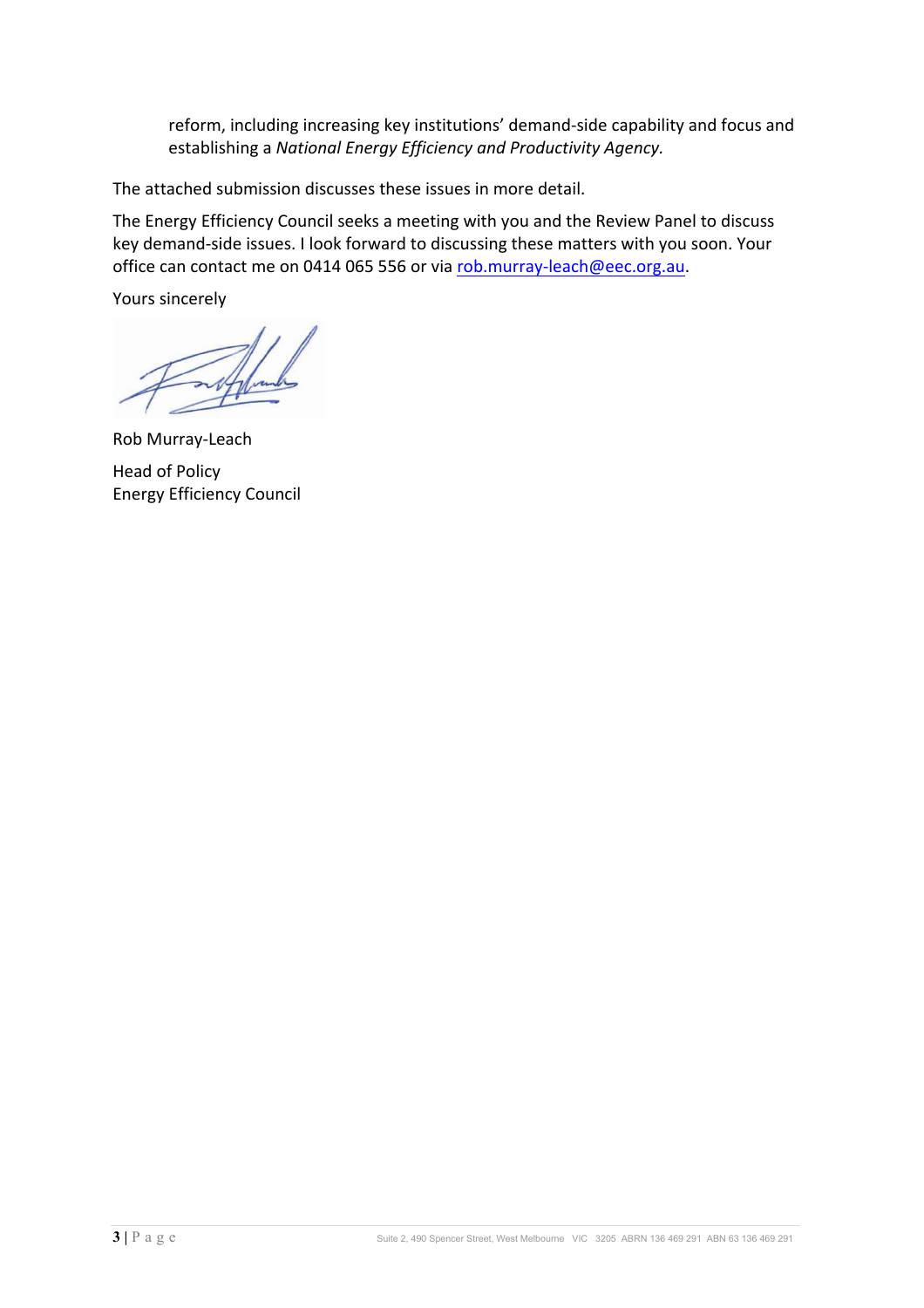

**Energy Efficiency Council submission to the Independent Review into the Future Security of the National Electricity Market**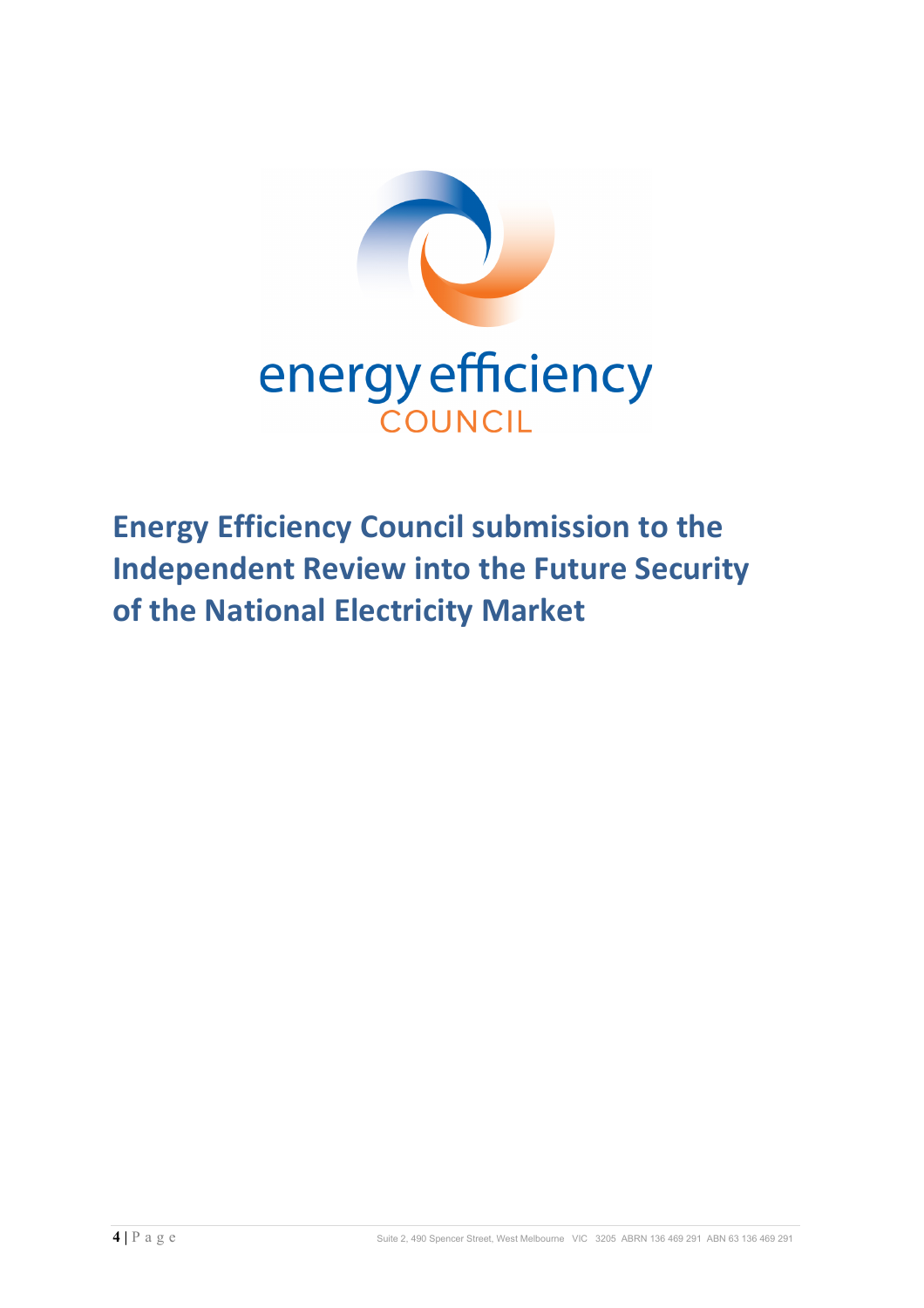# **Table of Contents**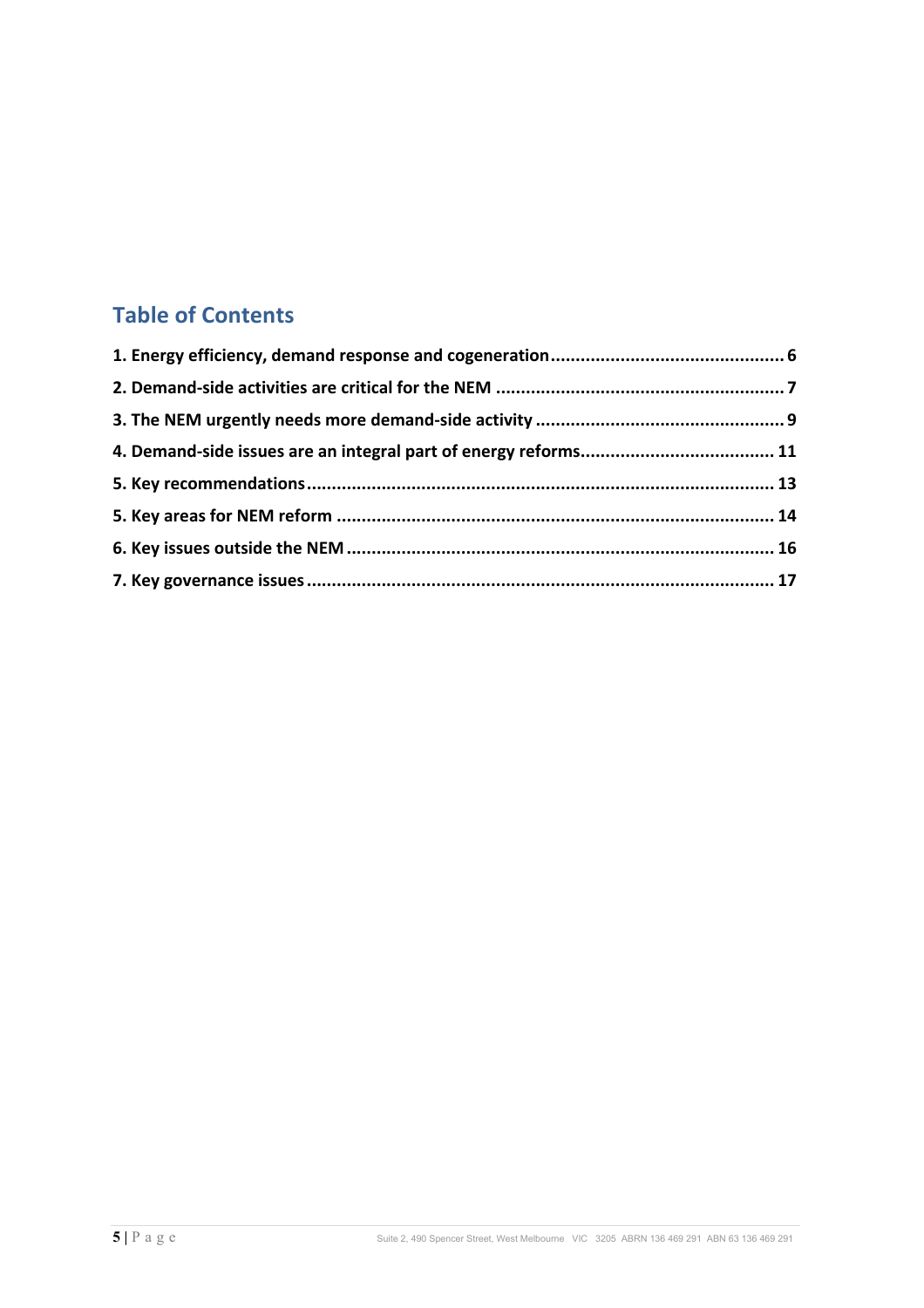# **1. Energy efficiency, demand response and cogeneration**

'Demand-side' services include energy efficiency, demand response and cogeneration. The term 'demand management' is an umbrella term that includes energy efficiency and demand response.

Energy efficiency means getting more services for less energy and can reduce both energy consumption and peak demand. Homes and businesses don't directly consume electricity and gas - they use it for 'energy services' such as warm showers, cool homes and computing. The cheapest way for a home or business to meet its need for energy services is through a combination of supply-side and demand-side investments.

For example, the cheapest way to keep an off-grid home cool in summer is a mix of investment in supply (a generator) and demand-side measures (e.g. insulation and an efficient air conditioner). If the owner under-invests in insulation and air conditioner efficiency, they will need to invest much more in energy supply. It's also possible to overinvest in efficiency  $-$  it's all about finding the right balance.

While it is more complex to achieve the right balance of investments across the many energy users and generators connected to the grid, the principle is the same. We want the most cost-effective mix of investment in supply and demand-side measures to deliver the services people want.

Demand response means adjusting energy use patterns to lower costs, and includes:

- Moving energy use from periods of high demand or low supply to times when supply is plentiful. This ensures that supply is maintained for critical needs whilst reducing the need for expenditure on networks and peaking generators. For example, in much of the US, large energy users are offered payments to reduce demand (e.g. during heat waves to accommodate air-conditioner loads).
- Small rapid changes in demand to provide services to stabilise the grid e.g. Frequency Control and Ancillary Services (FCAS).

Recent advances in technology have significantly increased the potential for demand response. In the past, demand response was often limited to either single technologies (e.g. off-peak water heaters) or very large energy users. During a recent heatwave in NSW, a smelter had its supply reduced by a retailer in order to avoid widespread involuntary load shedding.

New technologies allow much more sophisticated and substantial demand response. For example, automated systems enable networks and aggregators to remotely reduce energy use across hundreds of commercial sites in ways that don't materially impact any sites (e.g. rapidly cycling refrigeration compressors on and off). Aggregators can combine many different forms of demand response from many sites together into 'portfolios' that provide flexible, secure and stable demand response. Demand response is therefore able to compete with storage and generation for a range of sophisticated services.

Cogeneration is the process of generating both electricity and thermal energy (heating and/or cooling). Cogeneration is significantly more efficient than standard generators, because the 'waste' thermal energy is used to provide services. In addition, cogeneration systems are typically within the distribution network, so they significantly reduce the load on the network, and typically have a very rapid ramp rate.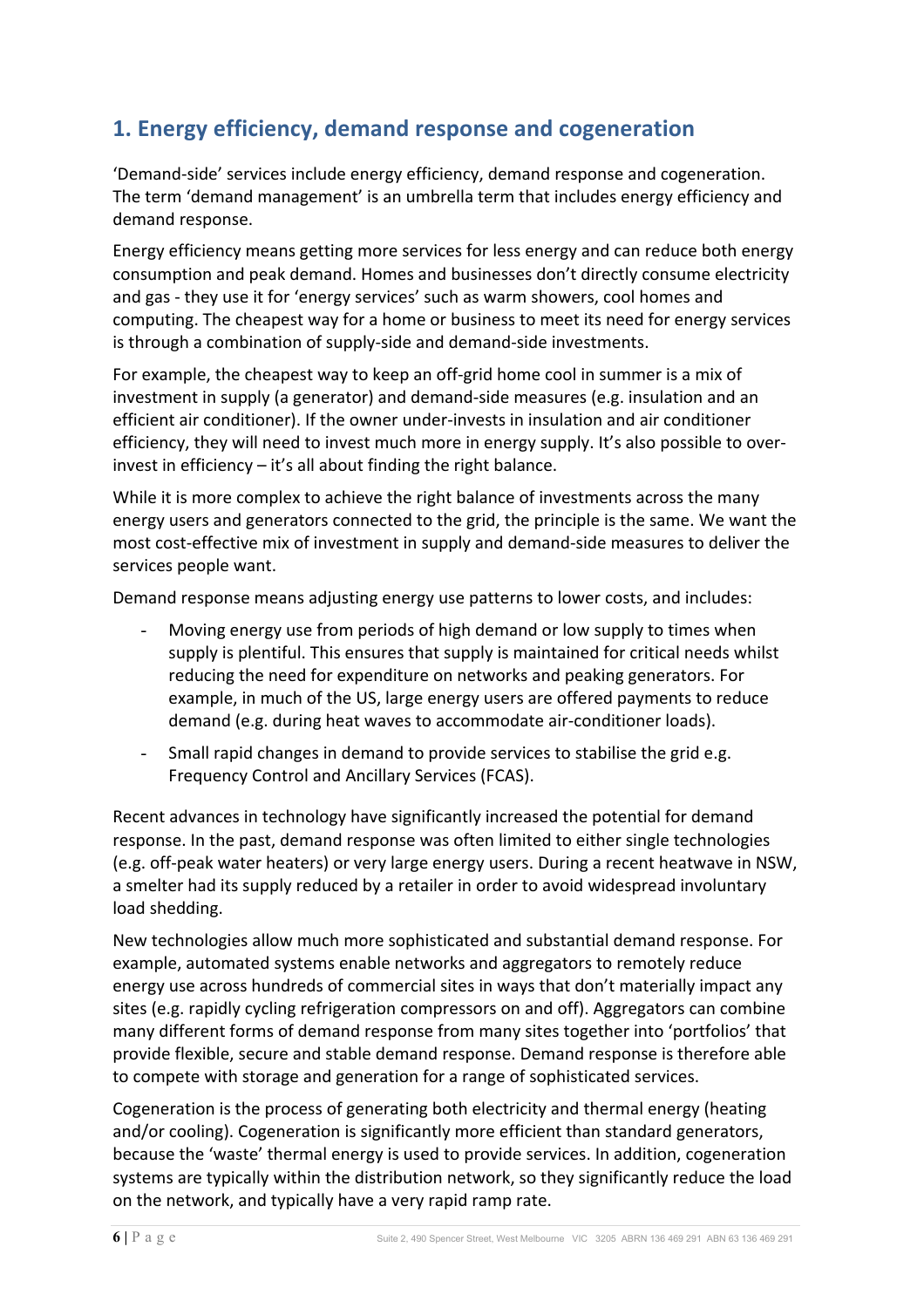# **2. Demand-side activities are critical for the NEM**

Increased levels of energy efficiency, demand response and cogeneration in Australia would help respond to every aspect of the 'Energy Trilemma', improving security and affordability while reducing emissions. Energy efficiency and demand response also deliver benefits for health, productivity, economic growth and employment.

### **Security and reliability**

Demand response can provide both emergency capacity and FCAS, both of which are critical for reliability. Energy markets require a mixture of supply- and demand-side services for reliability, and demand response has a number of features that make it an essential part of this mix:

- Availability: many forms of demand response are almost permanently 'ready' and highly reliable. In contrast, significant investment is required to keep generators ready, even if they are called on for just a few hours a year, and generators need to already be spinning to provide FCAS. It is notable that some gas-fired generators in South Australia were not able to provide capacity on 8 February.
- **Speed:** Many forms of demand response can be delivered rapidly (less than one second), in contrast to longer ramp times for generation services.
- Affordability: as demand-response services are effectively an adjustment of equipment that has another purpose, it is typically much cheaper to deploy than building and maintaining generation that is only used for a few hours a year.

## **Affordability**

Energy efficiency reduces households' and businesses' energy bills by reducing both the quantity of energy that they use and their peak demand. For example, while California has a relatively high price per unit of electricity, the state's low *per capita* consumption of energy means that their average household energy bill is amongst the lowest in the US.

Demand response also has a critical role in lowering the cost of the electricity system by providing low-cost FCAS and capacity. This reduces wholesale costs by both avoiding the construction and deployment of higher cost peaking generators, but also by increasing competition during periods of tight demand-supply balance. While there are multiple causes for recent increases in wholesale energy prices in Queensland and South Australia, reduced competition likely had a significant role.

In addition, demand response can also lower network costs by reducing the expenditure required on the grid to meet critical peak demand, which often only lasts for a few hours a year. The failure to facilitate demand-response in the NEM has significantly increased the cost of meeting demand. For example, in 2010 roughly 25 per cent of retail electricity costs in NSW were derived from peak events that occur for less than 40 hours per year<sup>2</sup>.

In addition, demand-side investments typically have a much shorter payback period, which reduces the risk of stranded assets. Meeting our current energy needs with demand-side investments will therefore reduce the risk of wasted expenditure during this period of transition and uncertainty.

<sup>&</sup>lt;sup>2</sup> Australian Government 2012 *Energy White Paper 2012*, originally from a paper delivered by Ross Fraser 'Demand side management' at the Australian Institute of Energy symposium 24 May 2010, Sydney.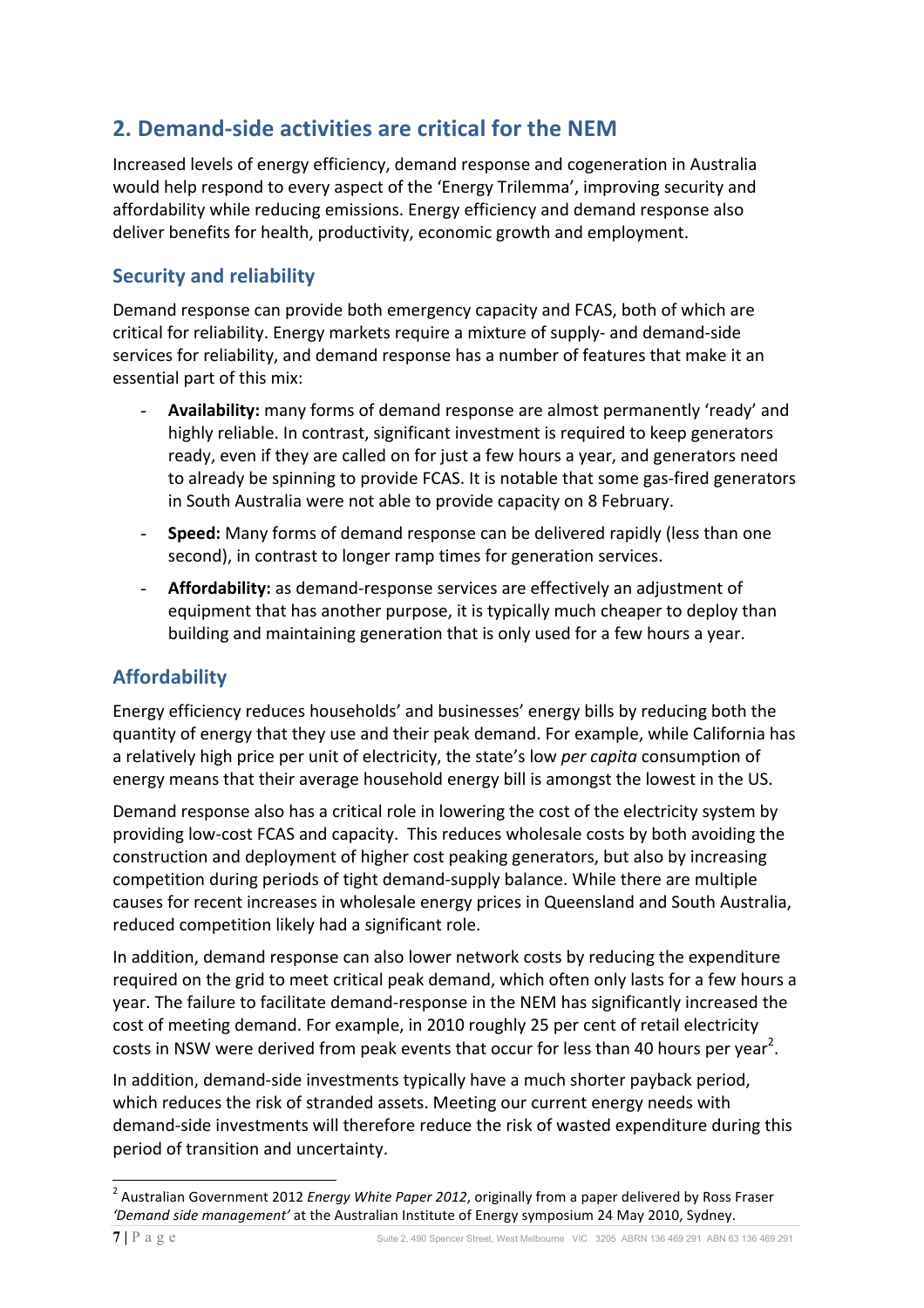### **Emissions reduction**

Energy efficiency can rapidly and affordably deliver around half the abatement potential in the NEM (Figure 1). For example, appliance standards are expected to deliver abatement at around minus \$118 per tonne of avoided emissions. **5. Greenhouse gas reduction policies**

While demand response delivers more modest amounts of direct abatement, it is critical to facilitate the shift to low-emission forms of generation, such as wind and solar PV. icilitate the shift to  $\nu$ coPPitPents to reduce its ePissions Pean tKat



#### **Figure 1. Abatement potential in Australia to 2030**  $\mathbf{A}$  $\mathcal{L}_{\mathbf{z}}$

**Source: ClimateWorks Australia and WWF 2015,** *A prosperous, net zero pollution Australia starts today***<br>Source: ClimateWorks Australia and WWF 2015,** *A prosperous, net zero pollution Australia starts today* us, net zero pollution Australia starts to  $\alpha$  Pissions between  $\alpha$  Panage Pent is also critical to critical to  $\alpha$ rosperous, net zero pollution Australia starts today

#### **Other benefits of energy efficiency and demand response** nand response sussex and departure **Figure 1. Abatement potential in Australia to 2030** *Source: ClimateWorks Australia & WWF 2015 A prosperous, net-zero pollution Australia starts today.* can

- Productivity and economic growth: Improving energy efficiency by just one per cent a year has been estimated to expand Australia's economy by \$26 billion by 2030<sup>3</sup>. Smart energy use drives economic growth by improving staff productivity and resource efficiency while lowering energy costs. For example, improving the efficiency of offices delivers an increase in staff productivity that is worth much more than the energy savings. cent a year has been estimated to expand Australia's economy by \$26 billion by more than t c growth by improving staff produc in staff productivity that is worth much  $\mathcal{P}(\mathcal{P}(\mathcal{P}))$  is the coincide  $\mathcal{P}(\mathcal{P}(\mathcal{P}))$  depend to coincide  $\mathcal{P}(\mathcal{P})$ From Serious Christian Services suck as such as solar suck as such as solar such as solar such as solar such a<br>The solar such as solar such as solar such as solar such as solar such as solar such as solar such as solar su
- **Jobs, investment and innovation:** The global market for smart energy products and services is worth more than \$290 billion per annum and is growing rapidly.<sup>4</sup> If and services is worth more than 5250 billion per all mathematics growing rapidly<br>Australia captured just one per cent of the global market it would deliver \$2.9 billion in income every year and create thousands of jobs. California now has more than 321,000 people employed in energy efficiency, with employment growing six per cent per annum in recent years.<sup>5</sup> Jobs, investment and innovation Australia captured just one per per cent per unitam in recent 7Kis is Sarticularly critical noZ as Australia is lobal market for smart energy products
- Consumer protection and health: Minimum standards and ratings for homes and appliances protect consumers and ensure that they get what they pay for. When builders and manufacturers cut corners it can increase households' energy bills, reduce comfort and even affect their health. Building efficiency impacts winter mortality rates, which are a significant cause of death - more than 26,000 deaths each year in Australia are associated with cold weather.<sup>6, 7</sup>

<sup>&</sup>lt;sup>3</sup> Climate Institute 2013, *Boosting Australia's Energy Productivity*.<br>
<sup>4</sup> International Energy Agency 2016, *Energy Efficiency Market Report 2016*.<br>
<sup>5</sup> Advanced Energy Economy Institute 2016, *Advanced Energy Jobs in*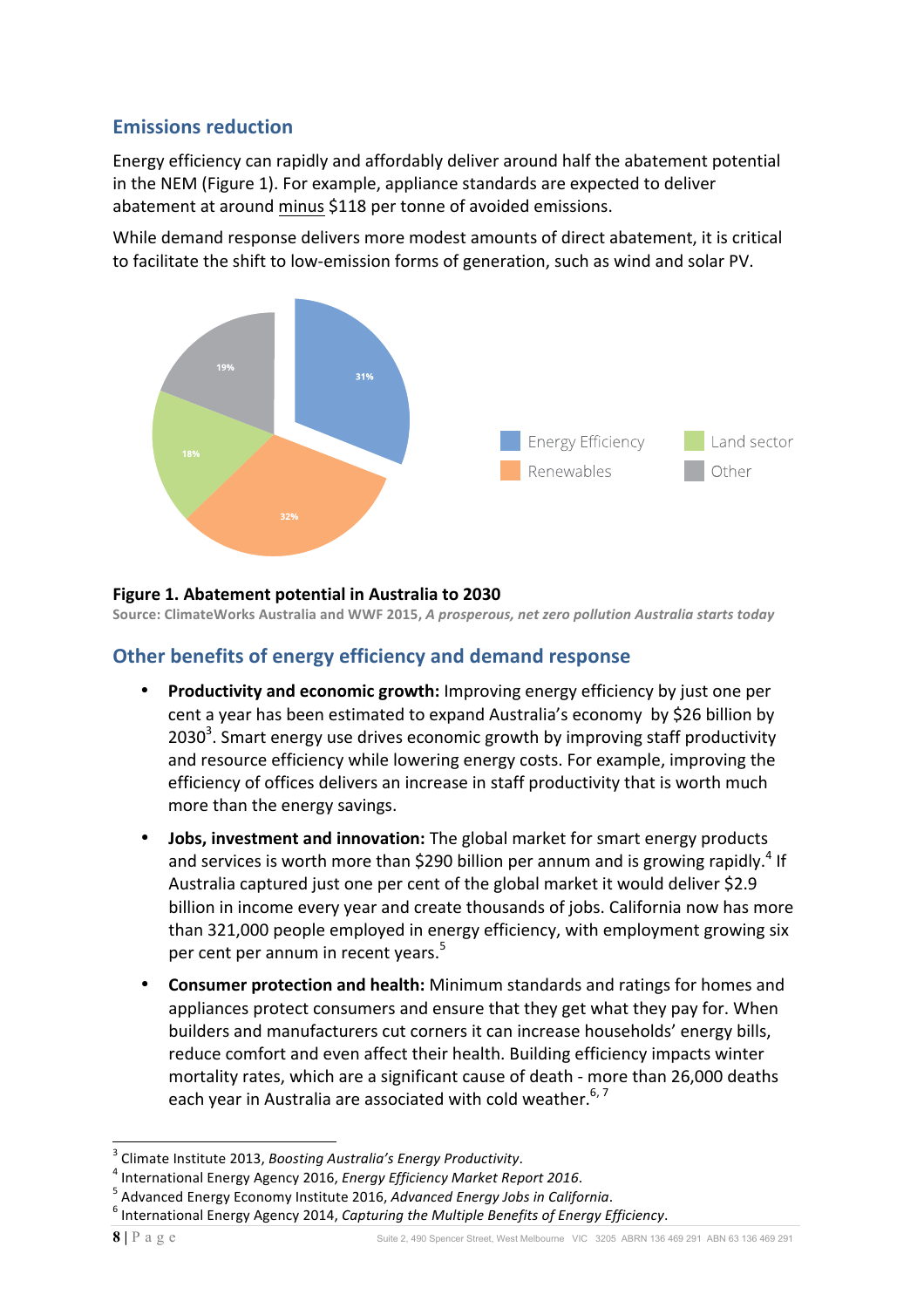# **3. The NEM urgently needs more demand-side activity**

Australia's level of energy efficiency, demand response and cogeneration are well below optimal levels, and this has a negative impact on energy affordability, security and prices.

## **Energy efficiency**

Australia's energy productivity<sup>8</sup> (a measure of energy efficiency) was 14 per cent below the OECD average in 2012.  $9$  Australia's energy productivity has also been improving at a much slower rate that many of our competitors, increasing by just 1.48 per cent in 2014-15. This rate of improvement is lower than the average of 1.69 per cent over the preceding 15 years, and well below the 2.26 per cent required to meet the Australian Government's target to increase energy productivity by 40 per cent by 2030.<sup>10</sup>

The decreased rate of energy productivity improvement is particularly concerning since it has occurred during a period of rapid increase in electricity and gas prices. This supports the finding from many studies that there are major barriers to energy efficiency in Australia, and this materially affects households' welfare and businesses' competitiveness.

### **Demand response**

The level of demand-response occurring in the NEM is much lower than both the potential in Australia and the level occurring in other key economies.

| Capacity:    | In a healthy market, demand response can regularly deliver at least<br>10 per cent of capacity. In the NEM, demand-response probably<br>only delivers a few per cent of capacity. <sup>11</sup> However, the potential                                                         |
|--------------|--------------------------------------------------------------------------------------------------------------------------------------------------------------------------------------------------------------------------------------------------------------------------------|
|              | for demand response in Australia is significant, with industrial users<br>alone estimated to be able to offer at least 3.1 Gigawatts (GW) of<br>demand response. This is equivalent to 42 per cent of the 7.6 GW<br>these users draw during summer system peaks. <sup>12</sup> |
| <b>FCAS:</b> | Demand response provides around 75 per cent of FCAS in New<br>Zealand, but under 2 per cent in the NEM. This indicates substantial<br>potential to secure more FCAS from demand-response in the NEM.                                                                           |

Recent load shedding in South Australia, supply constraints in NSW and price spikes in Queensland could have been significantly mitigated with demand response.

## **Cogeneration**

Australia's level of cogeneration is well below the equivalent in other major developed economies. While Australia's temperate climate does affect the economics of cogeneration, the major factor constraining deployment has been the lack of a supportive regulatory culture and the recent rapid jump in gas prices.

 $^7$  Gasparrini A. et al 2015 *'Mortality risk attributable to high and low ambient temperature: a multicountry observational study', The Lancet, Vol 386, No. 1991, p367-375.* 

<sup>&</sup>lt;sup>8</sup> GDP per unit of primary energy.<br><sup>9</sup> Australian Alliance to Save Energy 2014, 2XEP – Australia's Energy Productivity Opportunity Framing Paper.<br><sup>10</sup> COAG Energy Council 2016, National Energy Productivity Plan Annual Re

through private contracts between retailers and large energy users.<br><sup>12</sup> ClimateWorks 2014, *Industrial Demand Side Response Potential*.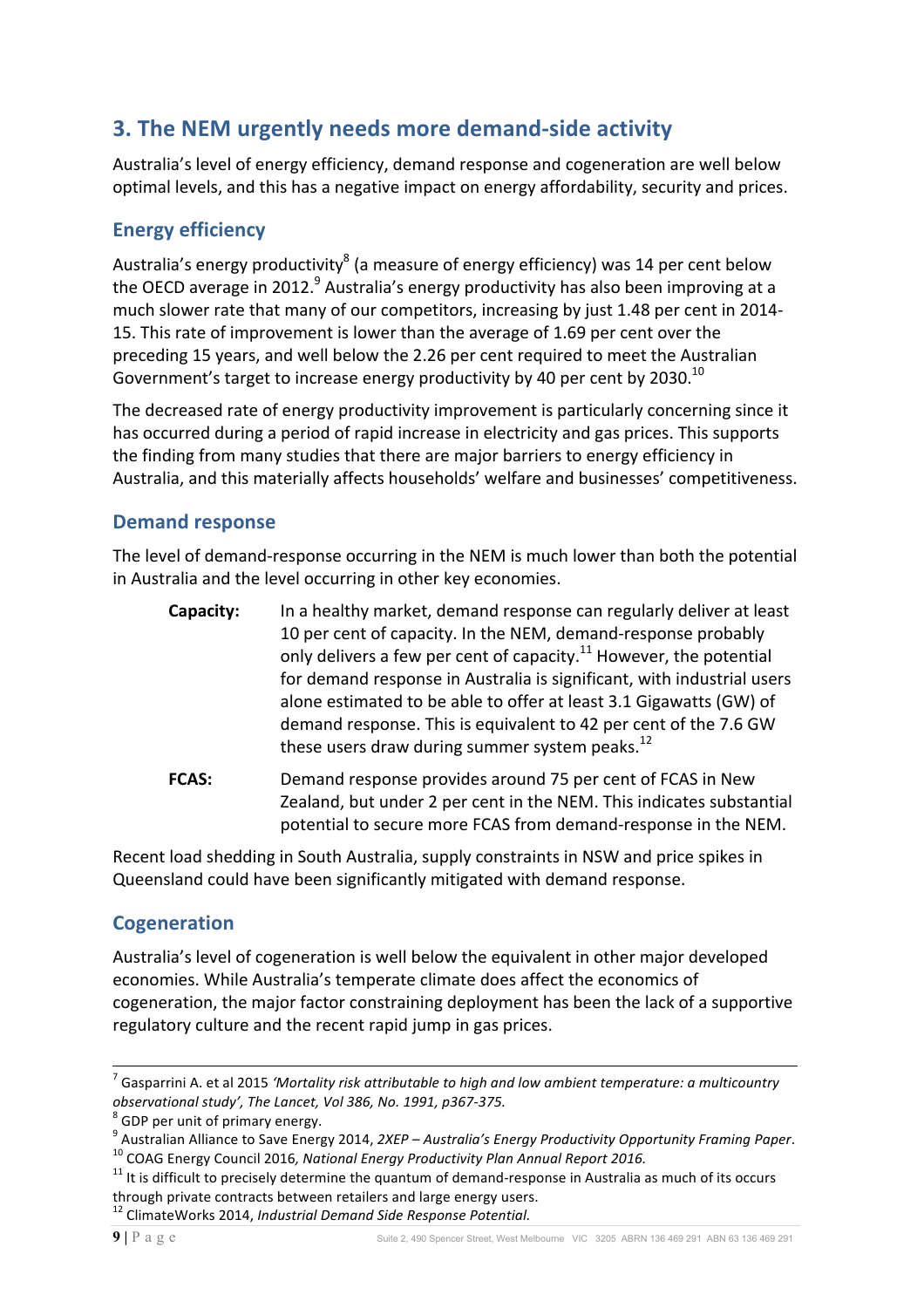### **Future markets**

As highlighted above, the levels of energy efficiency, demand response and cogeneration in the NEM are well below optimum levels for our current energy system. However, demand-side activities will be even more critical in coming years.

- **Intermittent generation:** demand response can significantly reduce the cost of ensuring security of supply despite an increase in intermittent renewable generation, by providing both fast-response capacity and FCAS at much lower prices than either gas-fired generation or storage. A portfolio that includes gasfired generation, storage and demand-response will be required to meet the NEM's need for capacity and FCAS. Excluding the lowest-cost form of capacity (demand response) from this portfolio will significantly raise costs.
- **Flexibility and uncertainty:** The significant uncertainty around technology development pathways and consumer preferences (e.g. disconnection from the grid) creates a risk of stranded assets. This means that investors are wary of system investments with long payback periods (e.g. network infrastructure). While some network service providers have argued for accelerated depreciation to ensure their returns, this simply transfers the risk of stranded assets to energy users. Demand-side activities typically have a much faster payback period and can significantly delay the need for expenditure, which creates flexibility and enables us to meet our current energy needs without locking in infrastructure that could potentially be stranded.
- **Efficient investment:** Australia needs to make significant investments in supply in the coming decades. Failing to properly balance demand side and supply side investment during this period could result in expensive overinvestment.

## **The myth of oversupply**

There is a myth that increased energy efficiency will result in excess capacity in the market and therefore increased electricity bills. There are three clear counters to this:

- **Sunk network costs are fixed.** The total cost of supply would not be increased by reduced consumption. While a declining number of energy users would mean that these costs are shared between fewer users, reduced consumption by the same number of users would not increase the cost per user. It is true that the way network charges are structured changes the way that costs are shared amongst energy users, however this simply highlights the importance of tariff design.
- **Reduced demand reduces the need for network augmentation.** Declining peak demand will reduce the pressure for further investment in the network (including the size of replacement assets), reducing network costs over time.
- Short-term periods of over- or under-supply should not dictate policy. In 2014 some commentators argued that the oversupply in generation meant that investment in renewable generation and energy efficiency should be wound back. Two years later Australia is facing undersupply issues. Fuel switching and the emergence of new technologies  $-$  such as electric vehicles  $-$  could result in even more significant undersupply, making energy efficiency even more valuable. This highlights that energy market policy must be based on first principles and longterm costs for energy users.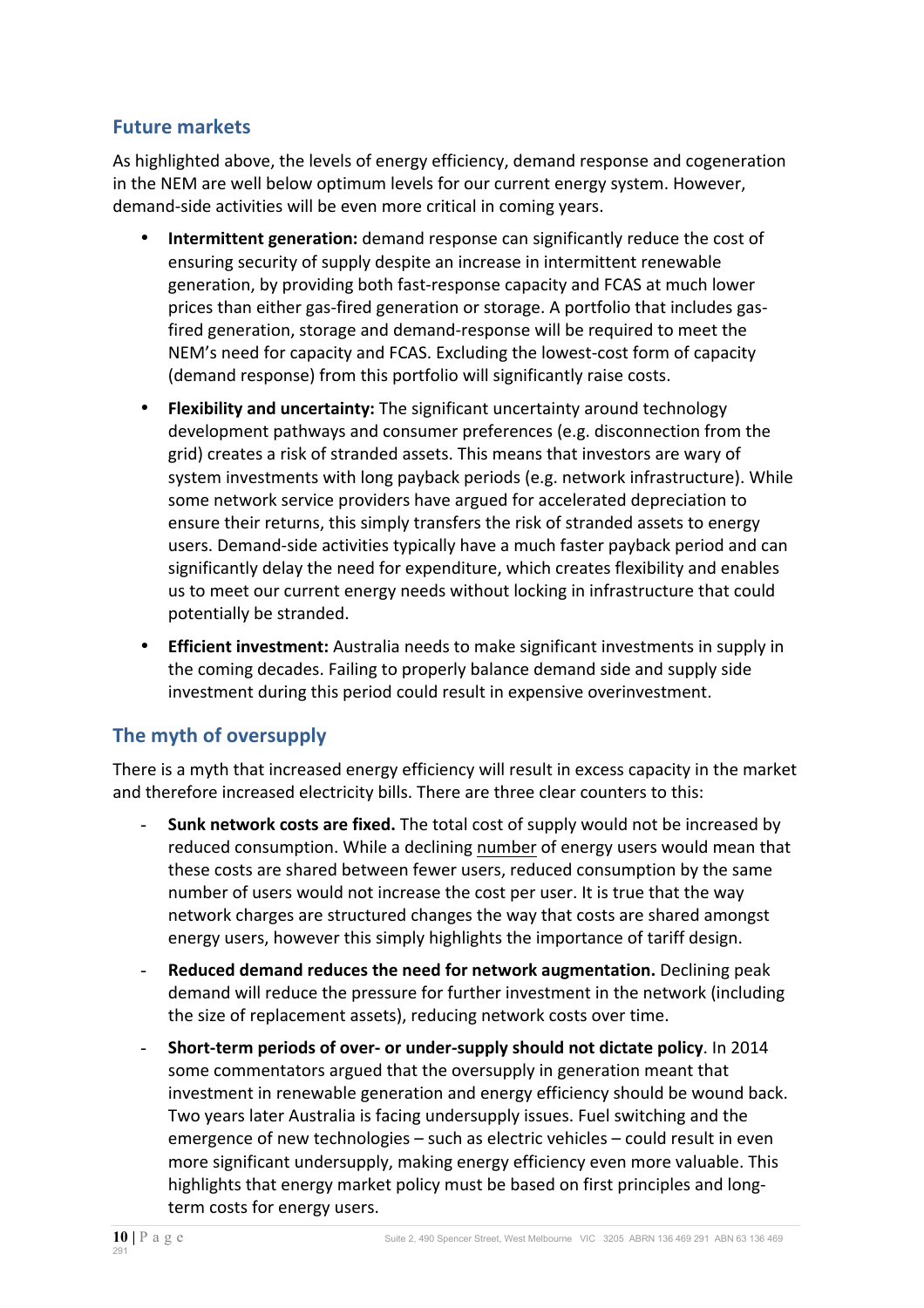# **4. Demand-side issues are an integral part of energy reforms**

The Energy Efficiency Council strongly argues that any review of the NEM must consider demand-side issues. Supply and demand and are not separate stories - they are two halves of the same story. Improving the way that we use energy is essential to ensure that the shift to new forms of generation is fast and affordable.

The cheapest way to meet Australia's energy needs is to balance investment in energy supply with smarter energy use. The balance of investment is affected by overlapping markets for energy, products (such as fridges), and services (such as building design).

Australia's electricity systems are not natural markets. Networks are run by regional monopolies (NSPs) and, while there is some competition in electricity generation and retail, those markets are also highly regulated to protect both consumers and grid stability. This means that the question is not whether governments regulate energy markets, but how they regulate them.

The rules, regulations and governance of the National Electricity Market (NEM) have resulted in overinvestment in supply and under-investment in demand-side activities. For example:

- Electricity networks have significant incentives to invest in grid augmentation, but weak incentives for demand-management. The role of networks is to link generators to energy users, and aggregate multiple generators and consumers to boost reliability and reduce costs (e.g. combining multiple demand profiles creates a more stable load profile). Theoretically, networks should invest in a combination of supply-side and demand-side investments that deliver connection services at lowest cost, but in practice they have largely focussed on supply-side investment.
- The lack of a clear, simple and stable market for demand-response and FCAS undermines the potential for voluntary changes in demand to provide grid services. In many energy markets demand-response provides around 10 per cent of capacity.
- Electricity tariffs and charges don't reflect the real long-term costs of supply, which reduces the incentive for energy management. For example, it has been estimated that a 2 kW air conditioner that costs a consumer around \$1,500 to install would impose system costs of up to \$7,000, which are spread across all consumers.<sup>13</sup> The lack of an appropriate price signal to reflect the true costs of air conditioners (such as a charge at the point of installation or a critical peak charge) was a major contributor to rapid growth in peak demand in the late 1990s and early 2000s.

These issues are well-known. In 2002 Warwick Parer, a former Coalition Energy Minister, led a review of the NEM for  $COAG^{14}$ , which concluded that:

"...there is a relatively low demand-side involvement in the NEM because:

- The NEM systems are supply-side focussed
- The demand-side cannot gain the full value of what it brings to the market
- *Residential consumers do not face price signals."*

<sup>&</sup>lt;sup>13</sup> Australian Government 2012, *Energy White Paper 2012.* 14 COAG Energy Market.<br><sup>14</sup> COAG Energy Market Review 2002, *Towards a Truly National and Efficient Energy Market.*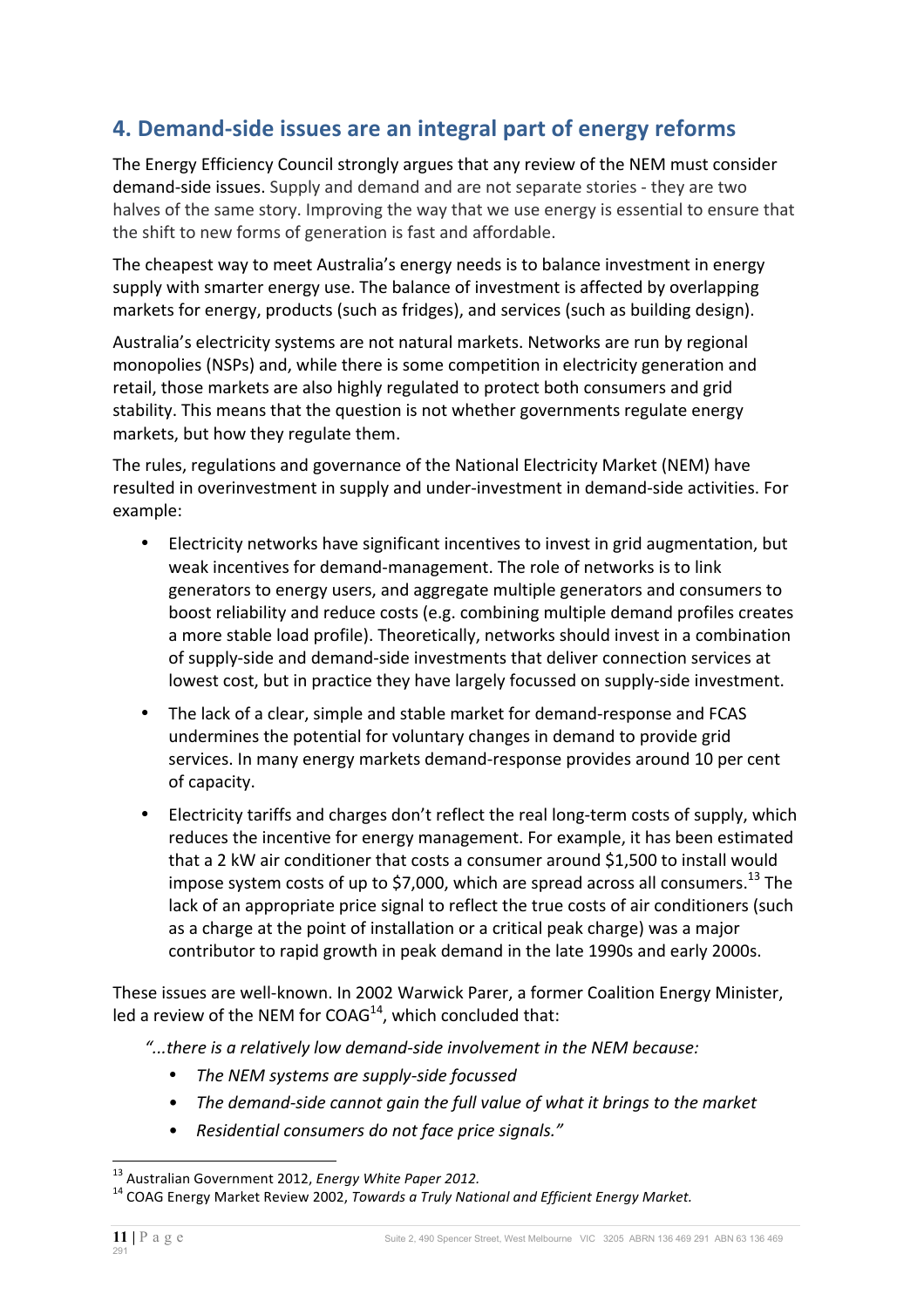A range of other distortions in our electricity systems, including supply side biases, have been identified in the Productivity Commission's 'Inquiry into Electricity Network *Requlation'* and Senate Committee Inquiries in 2012 into 'Electricity Prices' and in 2014 into 'The Performance and Management of Network Companies'.

These distortions contributed to recent increases in electricity bills. Of particular note, between 2008 and 2013 NSPs spent over \$35 billion on network infrastructure, which contributed to electricity bills rising by more than 70 per cent in many parts of the NEM. These biases have still not been resolved, and some have actually become worse.

For example, tariff structures are critical to encourage the mix of investments in generation, networks and demand reduction that deliver affordable energy. There is a strong case for reforming electricity tariffs to encourage consumers to reduce their electricity at peak times. However, several NSPs have used recent tariff reviews to introduce tariff structures with much higher fixed components. These high fixed charges increase NSPs' revenue certainty but do not reflect the genuine long-run costs of infrastructure, which discourages economically efficient levels of investment in demand reduction. 

The rapid global transformation in the energy sector has added further pressure for energy market reforms. Changes in consumer preferences and the costs of various technologies (such as energy storage) mean that our energy system will look radically different in 2030. Governments must ensure that the transition to renewables, storage and energy management occurs in a way that is cost effective, fair and benefits consumers. This will require fundamental changes to the way the electricity sector operates.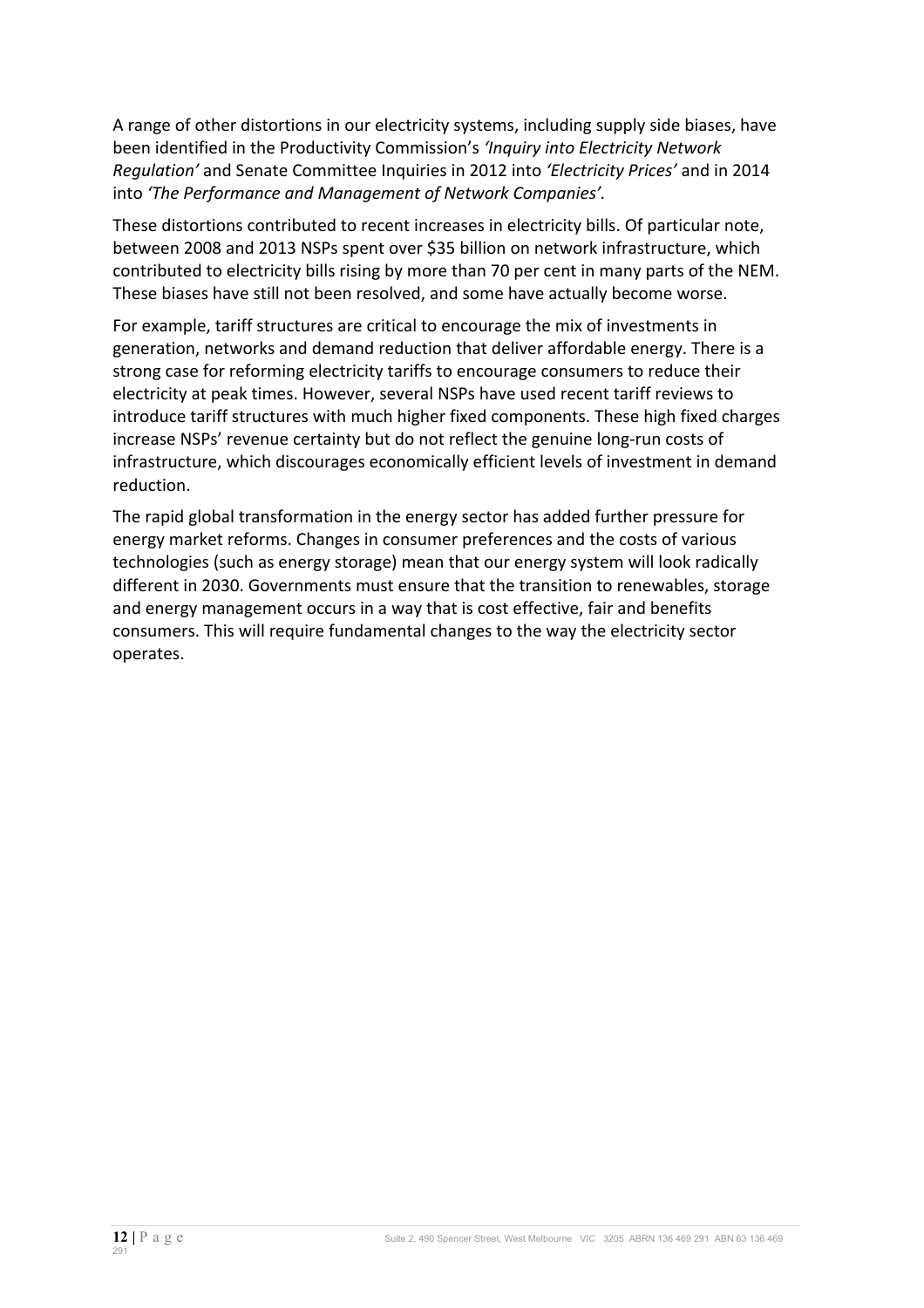# **5. Key recommendations**

A full discussion of energy market reform is outside the scope of both this submission and the Review. Instead, the Energy Efficiency Council strongly recommends that the Review make four high-level recommendations:

### 1. **Energy management is critical for the future of the NEM**

Demand-side issues have historically been given much less attention than supplyside issues. To ensure that governments direct sufficient attention to demand-side issues, the Review must explicitly emphasise that energy management is essential to the security, affordability and sustainability of the NEM.

### **2. COAG Energy Council establish an urgent** *'Demand Response Review'*

The most urgent issue for both security and affordability in the NEM is the deployment of transparent demand-response for emergency capacity, FCAS and affordable peak demand. If there had been an effective market for these services in February 2017 broad-scale load-shedding in South Australia and targeted loadshedding in NSW could have been avoided, and prices across the NEM moderated.

The *Demand Response Review* should aim to identify and design a range of national and state-based options to unlock the potential of demand response, and make a recommendation on a preferred option for rapid implementation. The Review should be supported by a roundtable including representatives of energy consumers (e.g. Energy Consumers Australia, Energy Users Association of Australia and Australian Industry Group), energy management experts and the broader energy sector.

No single energy market body has both the skills and the terms of reference to provide a holistic assessment of these issues. Therefore, it is critical that this review is carried out by an independent secretariat that reports to the COAG Energy Council, rather than the Australian Energy Market Commission (AEMC).

### **3. COAG Energy Council establish a separate 'Energy Productivity Taskgroup'**

There is a broad range of energy management issues that are important but less urgent than those that a Demand Response Review needs to consider, including electricity tariff structures, demand-management to lower network costs and cogeneration. These measures sit under the National Energy Productivity Plan (NEPP) but require ongoing funding and attention from the COAG Energy Council to realise. As with the *Demand Response Review*, this Taskgroup should be supported by a roundtable of consumers and energy experts.

#### **4. Governance reform**

The NEM's governance structures are not designed to facilitate the rapid reforms that are necessary to respond effectively to ongoing transformation in energy technologies and markets. The Review should recommend substantial governance reform, including increasing key institutions' demand-side capability and focus and establishing a *National Energy Efficiency and Productivity Agency.*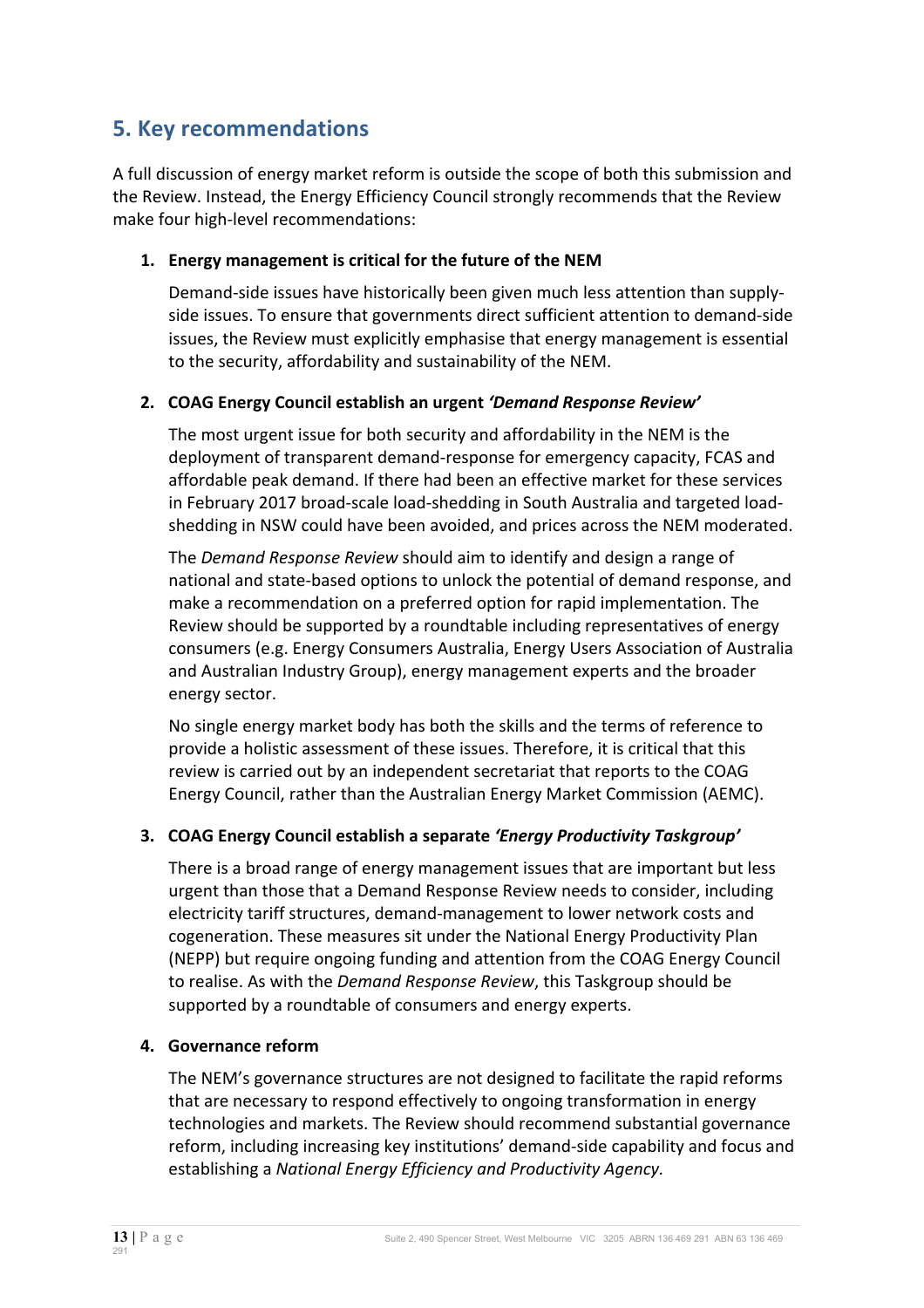# **5. Key areas for NEM reform**

While the Energy Efficiency Council recommends that the Review make four high level recommendations, we also recommend that the Review's final report discuss a number of priority areas for NEM reform.

### **Effective incentives for demand response**

The most cost effective way to provide capacity and FCAS in energy markets is to pay for a mix of generation capacity, storage and demand response. To facilitate this, governments need to introduce mechanisms that provide clear, transparent and stable payments for demand-response. While retailers are able to directly contract with energy users around demand-response, in practice this *ad hoc* approach has not unlocked the full potential for demand-response and the amount of available demand response is not transparent to the system operator (the Australian Energy Market Operator (AEMO)

The AEMC recently decided to not proceed with a specific demand response mechanism that was largely designed to address wholesale costs (rather than emergency capacity) based on both disputed modeling and tenuous statements. However, the AEMC declined to propose an alternative mechanism to unlock demand-side potential in the NEM despite the clear and pressing need. Following recent events in South Australia and NSW it is clear that demand-response is essential to provide reliable and affordable electricity. As such, the Council recommends that an independent Review be established to look across the full range of issues for demand response.

### **The economic efficiency of electricity networks and demand-side investment**

The current regulatory framework for electricity networks has resulted in overinvestment in networks, high returns for Network Service Providers (NSPs) and rapid increases in energy bills. The rules and regulations of the energy market need to ensure that NSPs plan, invest and operate efficiently and are remunerated at an appropriate level.

In addition to general economic efficiency, the rules should ensure that NSPs invest in reducing demand when it is cheaper than network augmentation. The network planning process should require NSPs to report on overall levels of demand-side management. NSPs should be set targets for demand-side investment and the Demand Management Incentive Scheme must be a genuine incentive to reduce demand (e.g. encouraging demand-side works when they can reduce the cost of replacing ageing assets).

### Independent oversight of NSPs' interactions with consumers and other parties

NSPs are monopolies but individual consumers, generators and demand-side providers are expected to negotiate with NSPs on the costs for connection to the network and/or payments for projects that reduce the need for network expenditure. Governments should appoint an individual (potentially within an existing market body) to provide active oversight of interactions between NSPs and third parties. This would include gathering and reviewing information on the speed of NSP negotiations on matters such as connection and the charges or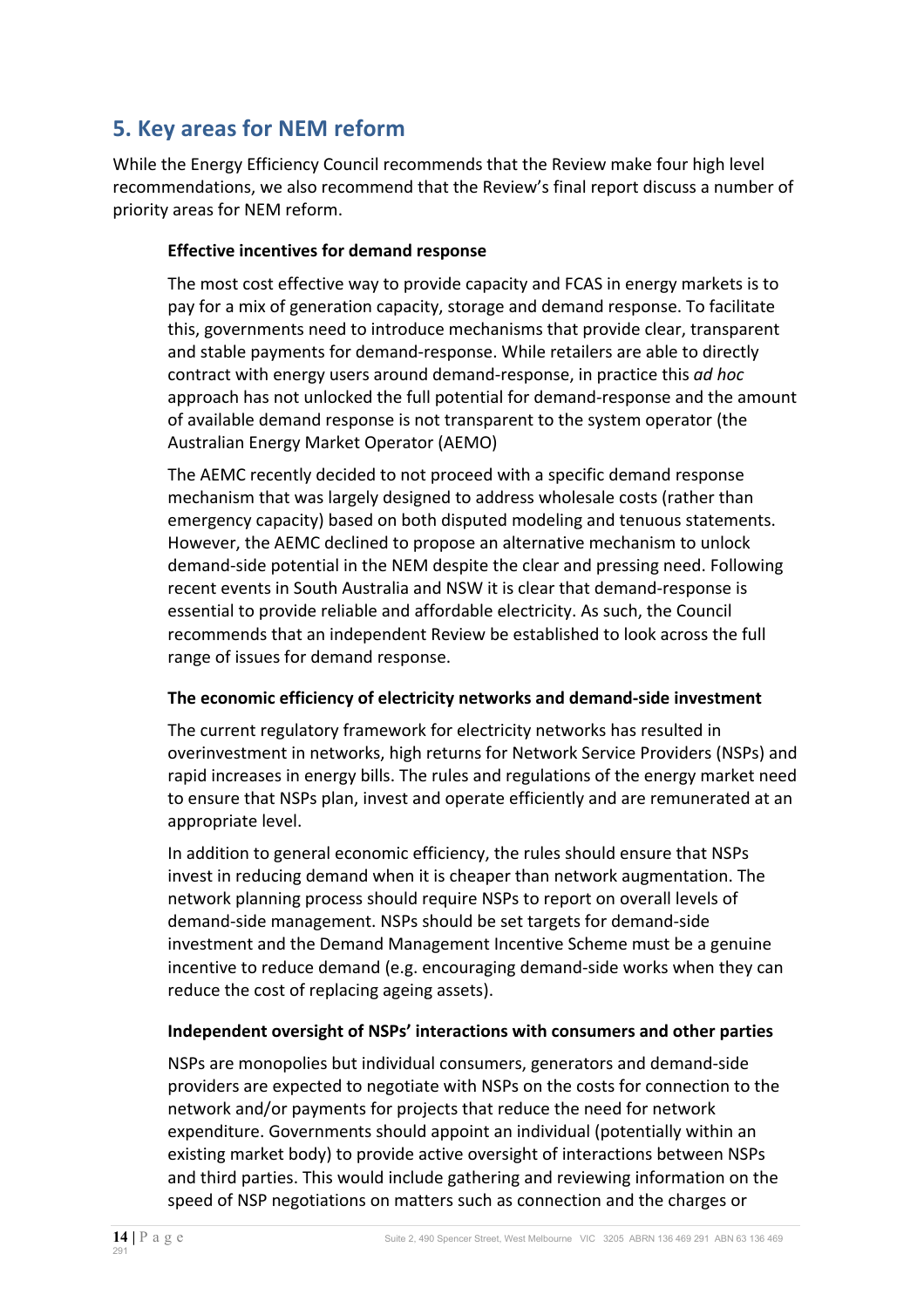payments resulting from negotiations.

#### **Trial new energy market structures in a number of regional towns**

Trying to change the NEM rules and regulations incrementally will be extremely slow and challenging. We recommend that governments trial new business models in small regions, in conjunction with communities, regulators, NSPs, retailers, generators and other parties. The aim would be to develop more economically efficient market structures that better suit new technologies (e.g. PV, storage and mini-grids). Due to the higher cost of supply in regional areas, trials in these areas are likely to offer substantial benefits to consumers. While some government funding would be required to support innovation and de-risk these trials for consumers, the aim would be to develop economically efficient market structures that do not need government funding.

### **Fair and efficient electricity tariff structures**

Tariff structures must be fair and encourage the right balance of investment in energy supply, networks and demand reduction in order to deliver lower bills to consumers. However, there is very little guidance about what tariffs should look like. The COAG Energy Council should set up a national process, similar to CSIRO's Future Grid, to bring a wide range of consumers, suppliers and NSPs together to develop model tariff structures that are fair to energy consumers and encourage economically efficient investment. These model tariff structures don't need to be mandatory but should guide tariff design by NSPs and reduce the duplication resulting from each NSP having to consult from scratch with consumers.

### **Energy retailer obligations**

Energy retailer obligations are often referred to as *'energy efficiency certificate* schemes' and 'energy efficiency schemes'.

Australia has established wholesale markets and electricity networks that allow aggregation of supply side investment, but not demand side investment. To partially correct this, governments in NSW, Victoria, South Australia and the ACT have introduced obligations for retailers to fund energy efficiency activities. These create small markets for aggregated energy services. Government specify how much energy various actions will save (e.g. replacing halogen down lights with LEDs) and retailers need to show each year that they have funded a combination of actions that meet their target.

The assessments of these programs show that the benefits of these schemes substantially outweigh their costs. However, there is substantial opportunity to deliver even greater benefits through these schemes by extending them to Queensland, Western Australia, Tasmania and the Northern Territory, harmonizing them and modifying them to ensure that they support large energy users.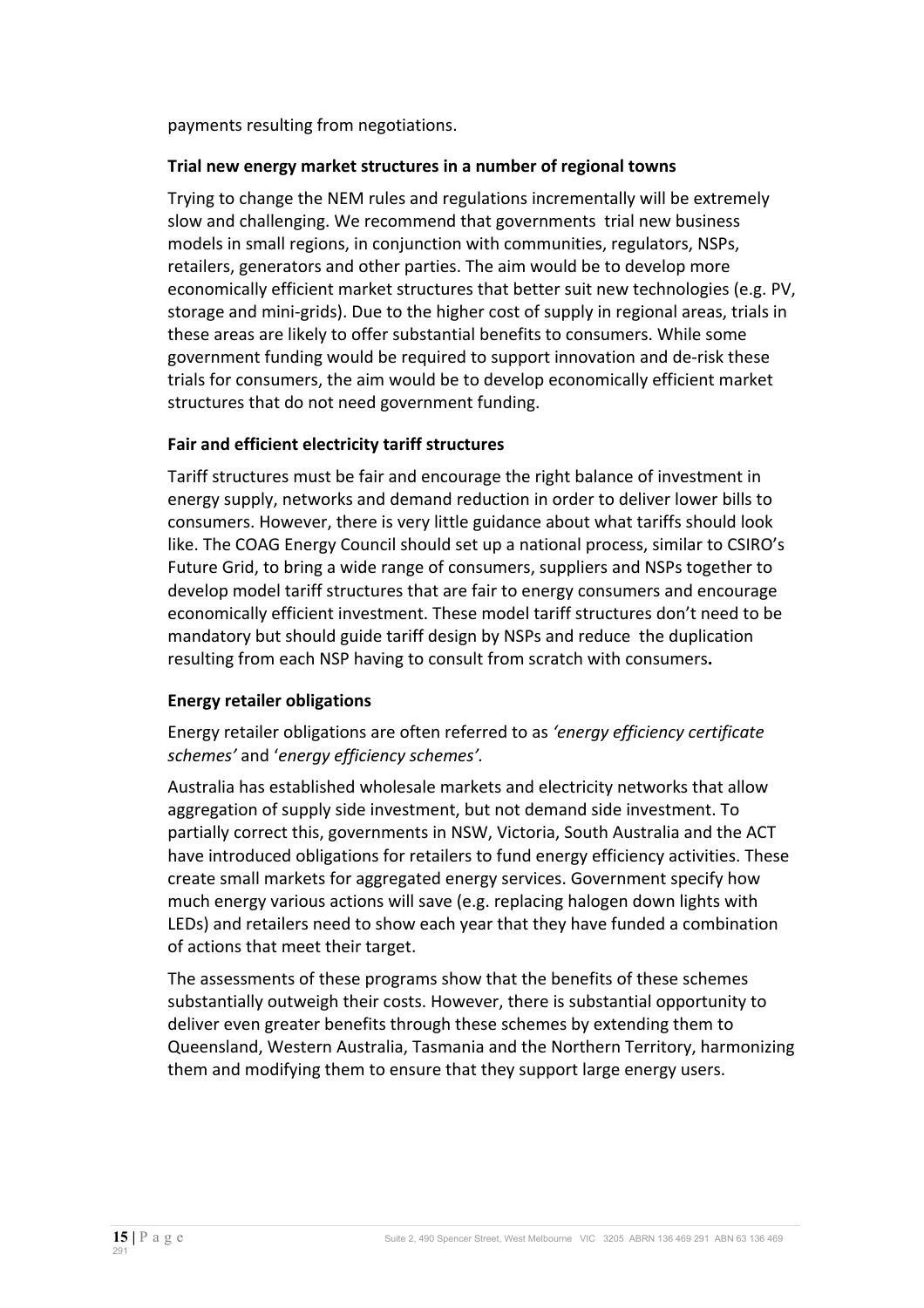# **6. Key issues outside the NEM**

The Energy Efficiency Council recommends that the Review discuss a number of key issues for energy productivity that lie outside the rules and regulations of the NEM.

As noted before, the balance of investment in energy supply with smarter energy use is affected by overlapping markets for energy, products (such as fridges), and services (such as building design). The distortions in the NEM interact with distortions in other markets. For example:

- When consumers can't compare the efficiency of buildings and appliances they can't select more efficient options, reducing the incentive to supply better goods. This is known as 'Adverse Selection'.
- Landlords own buildings, but tenants pay electricity bills. This can make it very challenging to upgrade the efficiency of rented homes and offices; and
- Most households and businesses lack the key skills they need to build a business case around energy efficiency, find trusted experts and improve their efficiency.

The Energy Efficiency Council recommends a wide range of actions to address these barriers. Addressing these barriers will improve the affordability, reliability and emissions profile of Australia's electricity sector by improving the balance of investment in supplyside and demand-side activities. Actions to address these barriers include:

- Establish programs to upgrade government facilities in all jurisdictions like the NSW Government Resource Efficiency Policy.
- Transform offices by investing at least \$10 million a year over ten years through the COAG Energy Council to engage building owners, provide incentives for building upgrades and develop minimum standards for rented offices.
- Develop a national residential energy efficiency disclosure scheme; and
- Minimum standards for buildings and appliances.

The Council's full list of recommendations can be found in the *Australian Energy Efficiency* Policy Handbook, which can be accessed at: www.eec.org.au/policy-advocacy/handbook. The Council recommends the Review discuss:

### **Setting up an Energy Productivity Taskgroup and funding the NEPP**

In order to drive NEPP measures, the Energy Efficiency Council recommends that the Australian Government and State and Territory governments set up a highprofile Energy Productivity Taskgroup with a stakeholder panel and substantially increase funding for the COAG Energy Council's National Energy Productivity Plan (NEPP). NEPP programs could potentially be funded by a small surcharge on energy bills, as the benefits of these programs in reducing energy bills would vastly outweigh the size of the surcharge.

California has achieved significant improvements in energy efficiency and deployed extensive demand response though both utility regulation and energy management fund that sits alongside their energy market. https://energy.gov/eere/femp/energy-incentive-programs-california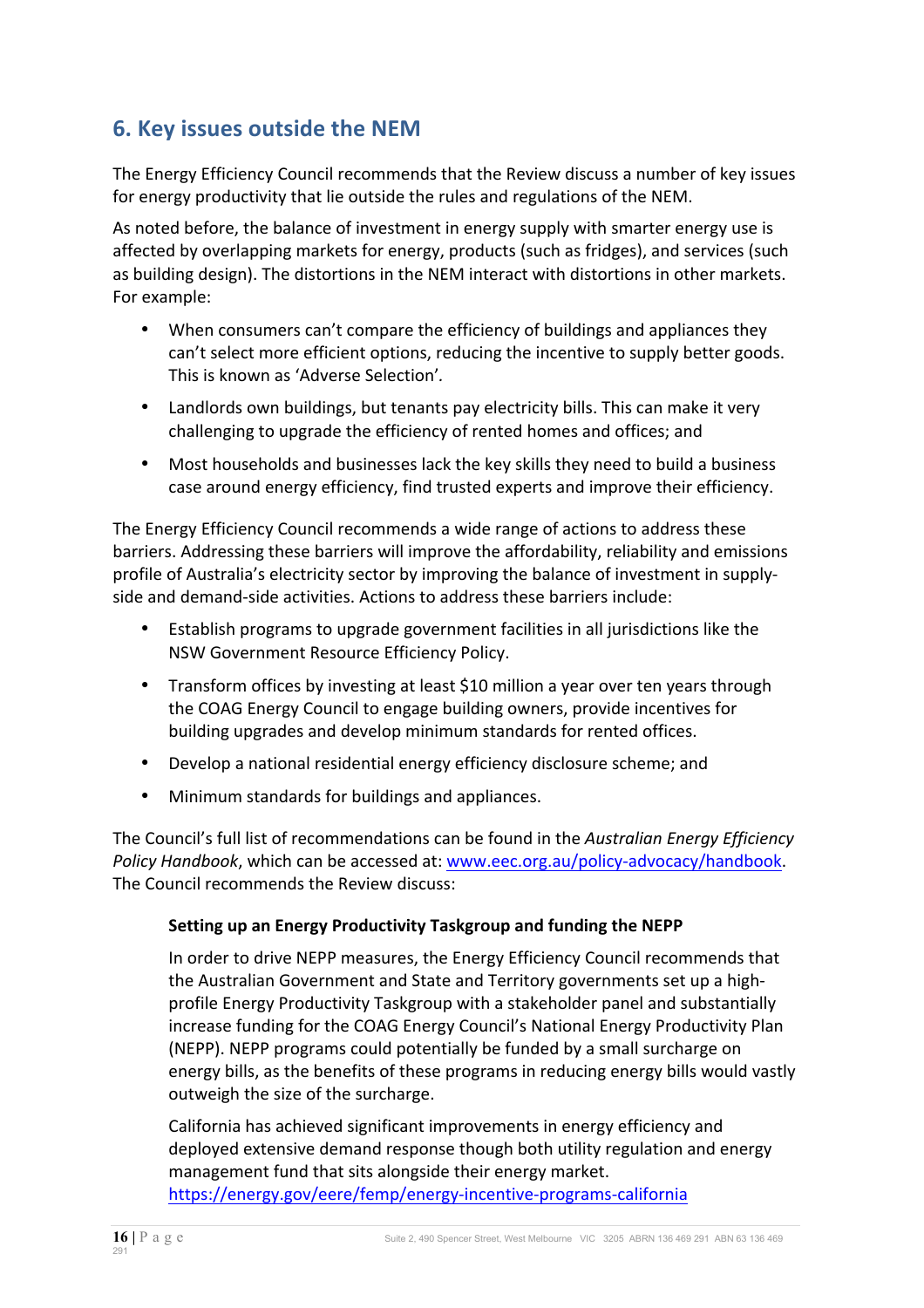# **7. Key governance issues**

There have been numerous independent reviews of the NEM over the past 20 years that have concluded that urgent action is required to increase demand-side participation. However, few substantial changes have been made to address demand-side barriers, largely due to the governance arrangements in the NEM.

A good example of this is the debacle over the Demand Response Mechanism (DRM). In mid 2012 the AEMC proposed a specific design for a DRM. In late 2012 COAG indicated support for the DRM and in early 2013 the COAG Energy Council directed AEMO to design the DRM in detail. However, following last-minute lobbying by some organisations, in December 2013 the COAG Energy Council decided to defer submitting the DRM Rule Change proposal pending a cost-benefits analysis. As a Rule Change review should include a cost-benefit analysis, theoretically this additional cost-benefit analysis was unnecessary.

After the cost-benefit analysis concluded that a DRM would deliver net benefits, the COAG Energy Council asked the AEMC to consider the DRM Rule Change proposal. In late 2016 the AEMC determined not to proceed with the DRM based on grounds that the Council strongly disputes, and declined to put forward an alternative DRM design to unlock demand response.

In other words, it took more than four years from the AEMC proposing a fairly straightforward Rule Change to the AEMC rejecting the proposal. This highlights that NEM's governance system is not designed to facilitate rapid reforms, particularly because major changes require the support of multiple governments and proposed reforms often bounce between multiple organisations before they are implemented. These structural issues are exacerbated by the AEMC's lack of capacity around demand-side issues, and a supply-side bias amongst some policy makers. The view of some individuals, that market bodies have no responsibility for demand-side issues, demonstrates a profound lack of understanding about how energy markets function.

These problems partly stem from some organisations taking a narrow misreading of the National Electricity Objective (NEO). The NEO is:

"to promote efficient investment in, and efficient operation and use of, electricity services for the long term interests of consumers of electricity with respect to price, quality, safety, reliability, and security of supply of electricity; and the reliability, safety and security of the national electricity system."

An appropriate understanding of the NEO would include demand-side activities in the term 'electricity services', but in practice some policy makers have taken 'services' to simply mean 'supply-side services'. As a result, the AEMC and others have largely ignored the demand-side and, while the AEMC regularly considers the viability of electricity suppliers during its deliberations, it pays virtually no attention to the viability of demandside providers.

While the NEO is broadly appropriate, the focus on 'price' is not. Ultimately, consumers are concerned about the size of their energy bill, which is affected by fixed charges, variable charges, energy consumption and peak demand. As noted earlier, California has amongst the highest prices for electricity in the US, but the lowest bills, largely due to higher levels of energy efficiency. By focusing on 'price' the NEO doesn't take demandside matters fully into account, which leads to sub-optimal outcomes. Even just